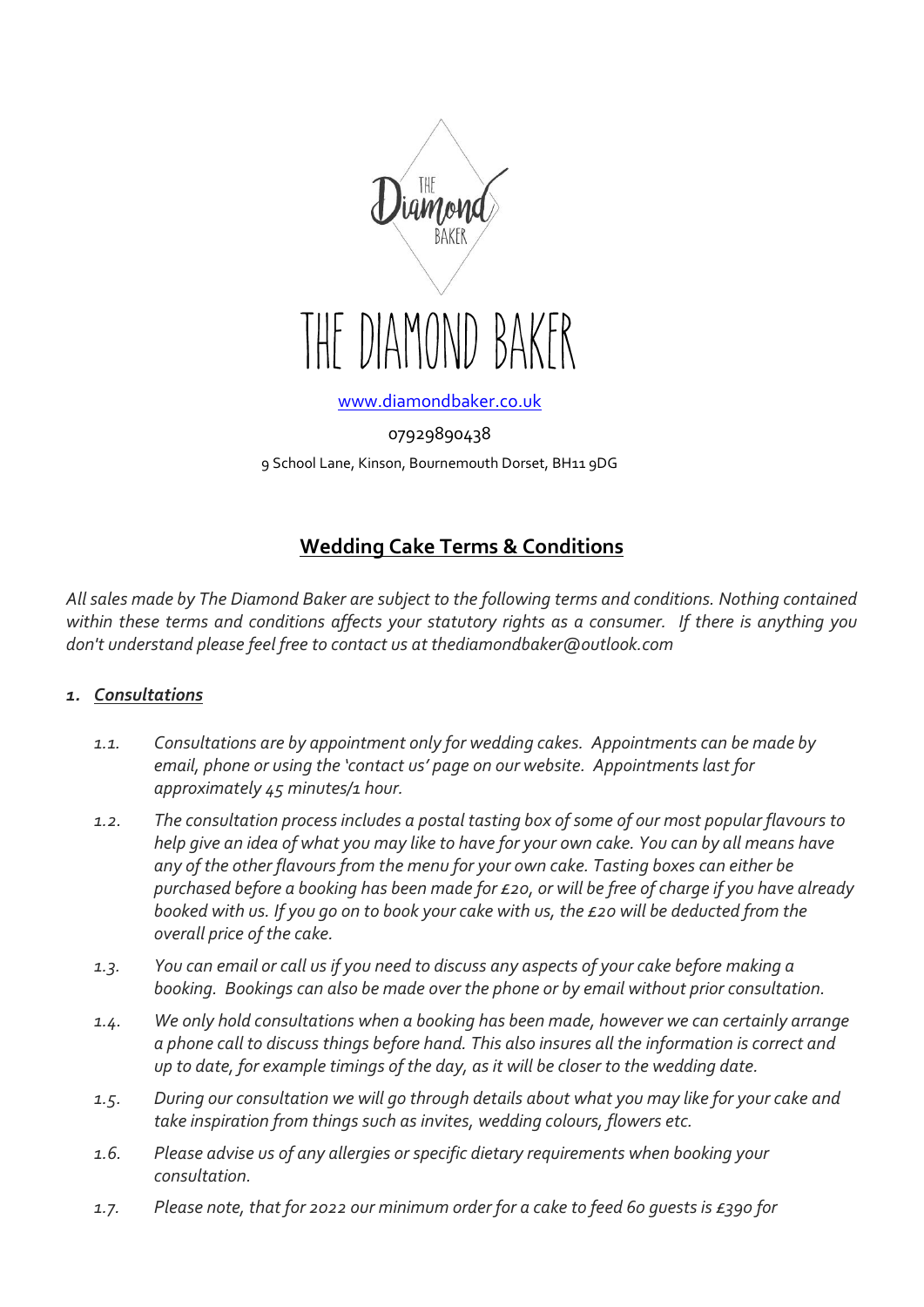*buttercream and £440 for fondant. Please do check our Portions and Prices page for more information.<https://www.diamondbaker.co.uk/portions-and-prices> The average price for one of our cakes is £480. For dates further ahead than 2022 the minimum order value is subject to change.*

# *2. Booking Fees*

- *2.1. All wedding cake orders require a non-refundable booking fee of £100. For cake orders with less than 4 weeks notice the full cost of the cake must be paid at time of booking.*
- *2.2. All orders are only confirmed when the booking fee has been paid. Please note that all booking fees are non-refundable and are only transferrable in certain circumstances. See 'Section 16'.*

## *3. Payment Schedule*

- *3.1. Once the cake design has been finalised. The final payment is due 28 days before your event. The due date will clearly be stated on the top right of the booking form. This is then nonrefundable in the event of a cancellation.*
- *3.2. If the final payment is not received 28 days before your event, then we have the right to cancel your booking. The booking fee paid to secure your date is then non-refundable and nontransferable and we may no longer be able to accommodate your booking.*
- *3.3. Unfortunately, we do not offer the option to pay in installments or by credit or debit card. All payments are to be made by BACS transfer.*

# *4. Cake Details*

- *4.1. Once the booking form has been sent, please review all the details carefully especially; cake tier sizes, flavour choices, spellings of names, allergen information, delivery time and contact numbers – please advise us of any changes as soon as possible.*
- *4.2. The cake will be made according to the booking form and therefore it is imperative that all details are checked carefully. Any errors not picked up on the booking form before the cake is made will not be considered to be our error.*

#### *5. Decorative Items Supplied By Third Parties*

- *5.1. We cannot be held responsible for delays on items being supplied from other companies e.g., cake toppers, special order cake stands etc.*
- *5.2. If a bespoke cake topper or stand is required, please give us at least one month's notice to order it but ideally longer.*
- *5.3. If you are ordering a topper or cake stand yourself, please carefully check the size with us to make sure it is suitable for your cake and ensure the lead time is in line with your event. We would always advise ordering as soon as possible.*
- *5.4. If ordering items yourself, we cannot be held responsible for any errors in size, shape or design as the ordering has not been carried out by ourselves.*
- *5.5. We reserve the right not to use anything supplied by a third party if we feel it's unsuitable (for instance if it is unsafe)*

#### *6. Flowers Supplied By Florists*

*6.1. When fresh flowers are being added to a cake, we will liaise with your florist about our requirements, but we would always advise you discuss this with them too.*

© The Diamond Baker – Wedding cake terms and conditions – January 2022 2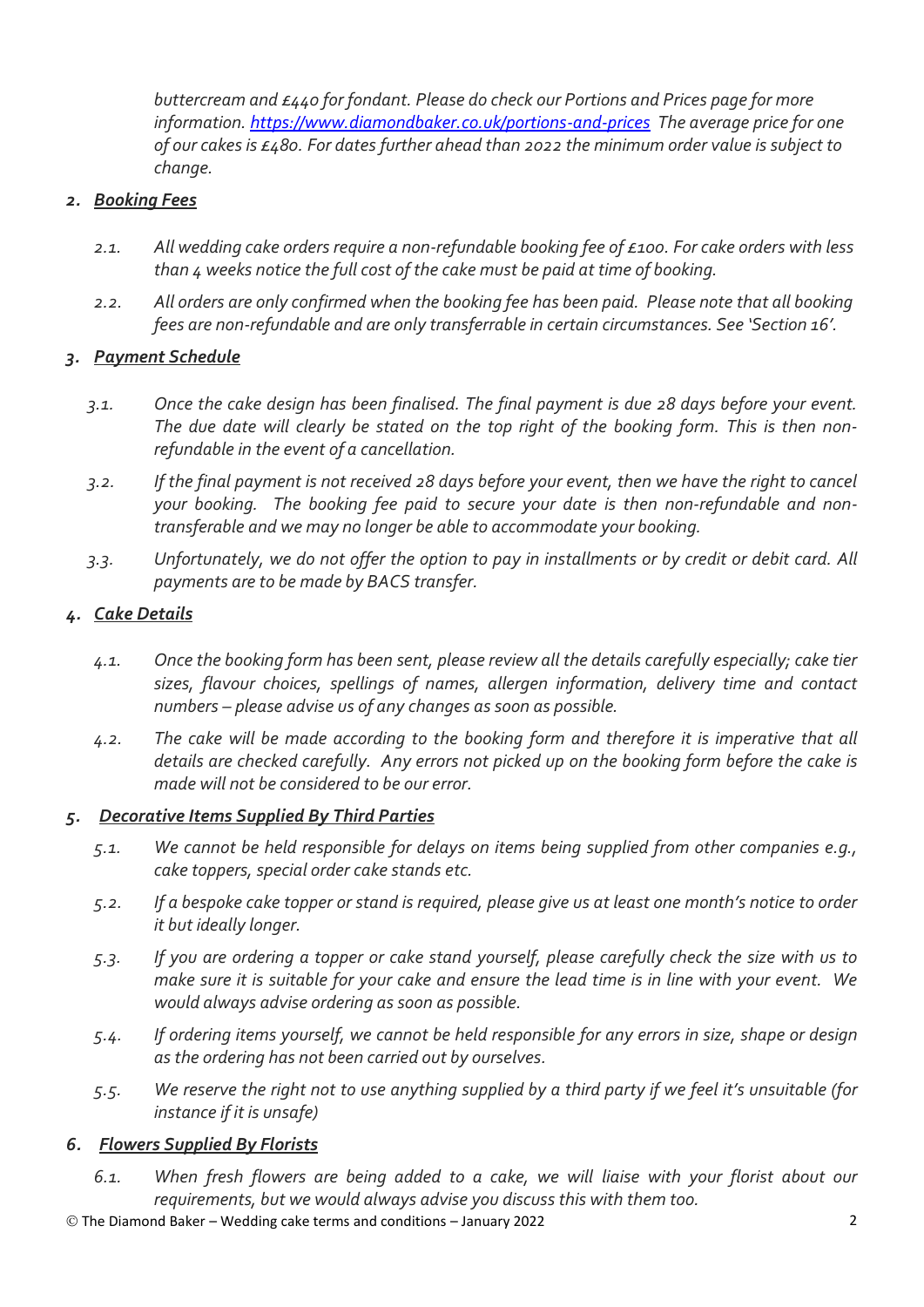- *6.2. If you would like to source your flowers yourself, please be aware we can only work with what your florist provides for us on the day. Making sure these is a good selection for us to work with will really make the cake look even better. Any unsuitable or toxic flowers supplied will not be used on your cake.*
- *6.3. If your florist does not meet us at the agreed time at the venue, we cannot always guarantee that we will be able to wait for them to arrive.*
- *6.4. If we cannot wait due to lateness of your florist, then they would have to add the flowers to the cake, and we cannot be held responsible if the arrangement made does not then match our vision and design for the cake and take no responsibility for the way the flowers have been added to the cake which may not be in a food safe way.*

## *7. Alterations To Orders*

- *7.1. We are happy to make alterations to your cake design and order up to 4 weeks prior to your event date. Whilst every effort will be made to accommodate changes to the design, please note that changes within 4 weeks of the event cannot always be guaranteed.*
- *7.2. Changes to cake designs may be subject to an additional cost. This will be discussed with you when making the changes. We reserve the right to increase a quoted price in the event you request a variation to the work agreed.*
- *7.3. Please take the time to check the new copy of the order form with the amendments carefully and let us know if any changes are needed. See section 4.*

## *8. Collection Of Cakes*

- *8.1. We prefer to deliver all our cake orders personally, however if this is not possible, your order may be collected at a pre-arranged time. However, not all cakes are available for collection; it depends on the design and size of the cake. Cakes over 3 tiers tall or with intricate decoration or sugar flowers are not suitable for customer collection.*
- *8.2. Cakes that are collected by the customer are always boxed for transportation. We will provide full instructions on the care and handling of your cake. A signature is required upon collection confirming that you have received your order in perfect condition and as specified. We do not take any responsibility for any damage that may occur to the cake once it has left us.*
- *8.3. We advise cakes to be places on a level, steady surface for transport e.g., in the passenger footwell of your car. The cake should then be stored in the box at room temperature and out of direct sunlight until taken to the venue.*

# *9. Delivery & Set Up Of Wedding Cakes*

- *9.1. We prefer to deliver and set up our wedding cake orders. We will deliver your cake to your venue at a pre-arranged time. This will be discussed during the consultation, and we will advise the venue in advance of our arrival time.*
- *9.2. If the delivery time needs to be changed, please advise us as soon as possible but at least 14 days in advance – depending on other orders on the day of delivery, we cannot always guarantee a change of delivery time will be possible.*
- *9.3. Local delivery is £10 within 5 miles of BH11 9DG. We charge £1 per mile after this. Sunday deliveries will be subject to a £50 surcharge and bank holidays, a £100 surcharge.*
- *9.4. Set up on the day will be included in your quote unless the cake needs to be delivered after*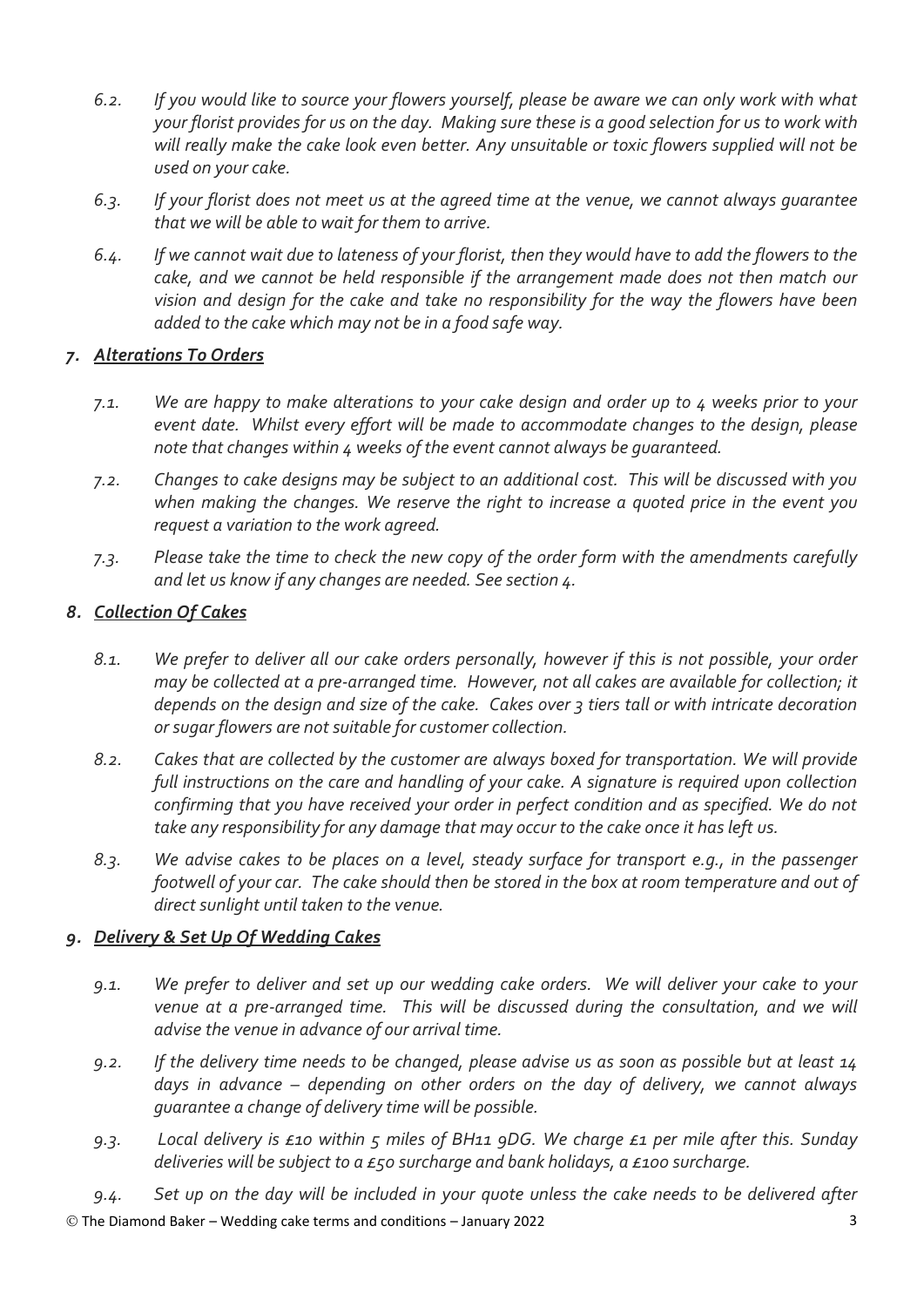*12pm. This would then incur a £25 additional fee. We prefer to add flowers ourselves rather than having your florist attach them. This is to ensure that they are added in the correct food safe manner and that the placement of them matches the original design. This will all be discussed at your consultation if you are having fresh flowers on your cake.*

- *9.5. It is your responsibility to ensure you have given us the correct delivery information and delivery time. This will be on your cake booking form so please check it carefully.*
- *9.6. It would be very rare, but on the event day we may be faced with a 'force majeure' e.g., severe weather conditions, public unrest, or other unexpected events that may make delivery to your venue impossible. You can be assured that we would always do our best to deliver as prearranged, but some circumstances would be out of our reasonable control. Please ensure you have adequate wedding insurance in place to cover this eventuality.*
- *9.7. It is your responsibility to ensure you have provided us with the set-up details and location of the cake at the venue. We cannot be held responsible for the location of the cake at the venue. Please ensure that the display location is level, stable and strong enough to hold the cake. It would be advisable that it is not directly in front of a heat source, in a sunny window/conservatory or in a location where it could be knocked easily by passing guests.*
- *9.8. We reserve the right to change the location of the cake at the venue if we feel it is unsuitable and may cause damage to the cake e.g., the cake table is in front of a large glass window, and it is an extremely hot day*
- *9.9. We also reserve the right not to use a cake stand provided by the venue or yourself if we feel it will not hold the weight of the cake. We have a wide selection of suitable cake stands available to hire if you so wish. This will be discussed at your consultation.*
- *9.10. We will photograph the cake at the venue as proof that it has been delivered and set up and left in perfect condition.*

#### *10. Non-Edible Elements*

- *10.1. Most of our stacked cakes will contain non-edible elements such as plastic dowels, flowers, or cake toppers. We will advise you of any non-edible elements that need to be removed during cutting and provide written information about this to the venue.*
- *10.2. As we will not personally be cutting the cake, we cannot accept any responsibility for any nonedible elements not removed prior to serving. We will give the venue written information concerning any non-edible elements they need to remove.*

## *11. Shelf Life*

- *11.1. We recommend our cakes be eaten within 3 days of the event for them to be enjoyed at their best.*
- *11.2. Left over cake can be frozen if you would like to, we can discuss this with you at your consultation.*

## *12. Allergens & Special Dietary Requirements*

*12.1. All allergy and special dietary requirements should be conveyed to The Diamond Baker during the consultation. It is the customer's responsibility to make us aware of any special dietary requirements that need to be accommodated in the making of the cake.*

© The Diamond Baker – Wedding cake terms and conditions – January 2022 4 *12.2. Unless otherwise stated, all cakes contain; gluten, butter and eggs and are made in an*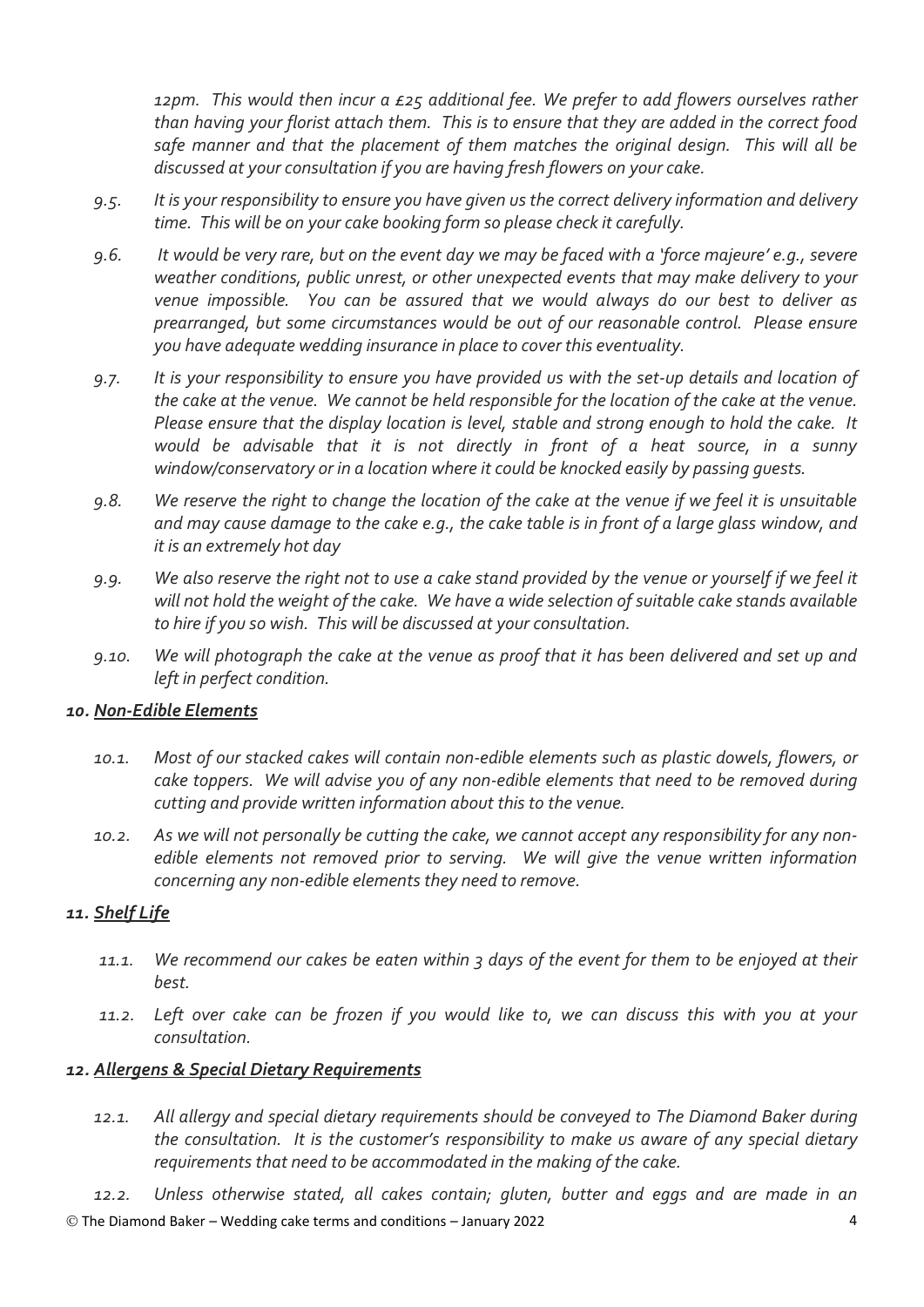*environment that handles; nuts, soya, and alcohol. Gluten-free, nut-free, and dairy free cakes can sometimes be made on request; however, we cannot guarantee that these cakes will not contain trace amounts of these ingredients due to the nature of the product.*

- *12.3. We would recommend anyone with a severe nut; dairy or gluten intolerance does not eat our cakes.*
- *12.4. We will provide full allergen information with the cake upon delivery to the venue.*
- *12.5. The Diamond Baker accepts no liability for customers suffering allergic reactions from eating our cakes.*

#### *13. Publication & Promotional Rights*

- *13.1. The company, The Diamond Baker is the sole designer and owner of the final cake design. All rights in any original designs created and designed by the company shall remain the exclusive property of the company.*
- *13.2. From time to time our designs are published in the media e.g., wedding magazines, websites, and blogs. We reserve the right to use any image of a customer's cake made by the company for publication after the delivery date unless previously agreed in writing between the customer and the company.*
- *13.3. The customer has no ownership rights over any cake design. Exclusivity of cake designs between our customers is not guaranteed unless the customer commissions an exclusive design.*

#### *14. Commissioning A Cake That Is Similar To Another Design*

- *14.1. If you request a cake that is not our original design, we will seek the permission of the original designer to recreate it. This cannot be guaranteed.*
- *14.2. If you wish to have us recreate someone else's design, we would prefer not to directly copy it, but to use it as a basis to design your cake around so that it is unique to you. This can be discussed at your consultation.*

#### *15. Cancellations/Refunds*

- *15.1. The booking fee is non-refundable in the event of cancellation. A booking fee is only transferable at the discretion of The Diamond Baker.*
- *15.2. Cancellations from the date of booking until 28 days before the wedding will forfeit the booking fee.*
- *15.3. Cancellations with less than 28 days notice are subject to full payment. If this has not already been paid then the final balance will be immediately payable upon cancellation. This final payment is non-refundable in the event of cancellation if that cancellation occurs within 28 days of the wedding date.*
- *15.4. There may be a rare occasion when The Diamond Baker needs to cancel an order due to exceptional circumstances beyond our control\*. In this case, as much notice as possible of the cancellation will be given and any monies paid, including deposits will be refunded. If required, we will also assist in finding a replacement baker of the same high standard to make your cake for you.*

*\*This does not include a force majeure that may occur on the event day. See 'Section 9.6'.*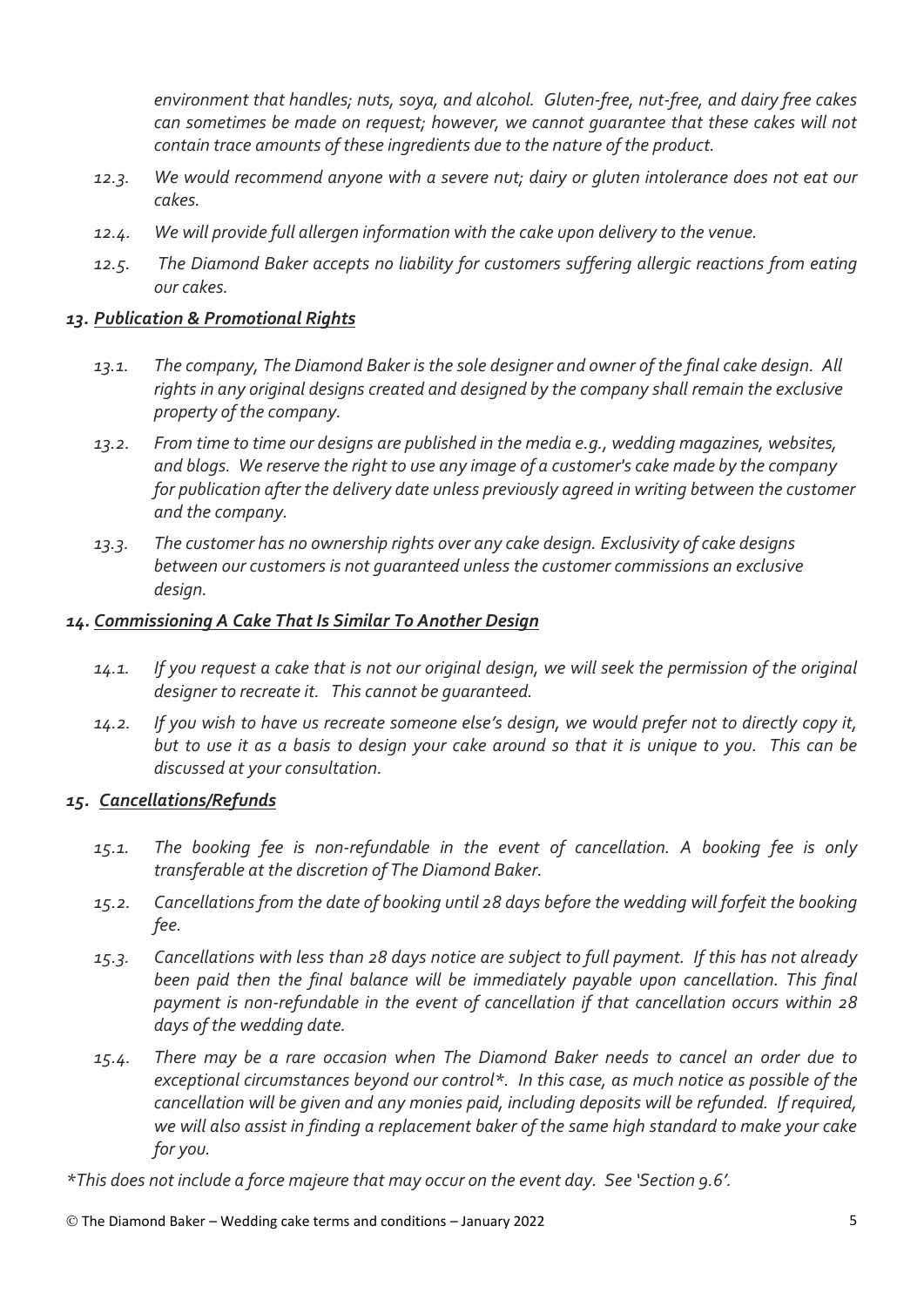## *16. Change Of Wedding Date*

- *16.1. If you need to change your wedding date, please let us know as soon as possible. Any changes are subject to availability and are not guaranteed. Please liaise with us to check our availability before moving your wedding date. We always advise getting more than one new date option from your venue for a move of date to give us the best chance of being able to change the date.*
- *16.2. If we can change your wedding date, provided it is within 12 months from the day you request the change, the booking fee will be transferred to the new date.*
- *16.3. If you are moving to a date further ahead than 12 months from the day you request the change, a new booking fee of £100 will be payable. The first booking fee will not be refundable or transferable. It will be classed as a cancellation and a new booking as it is highly likely we will have turned down other work for your first date. \**
- *16.4. If you are moving your wedding to a date we are unavailable for, unfortunately the booking fee will be strictly non-refundable as this covers work already completed in the run up to your wedding (this may include but is not limited to: phone calls, emails, completing and sending forms, holding consultations, providing taster boxes and it is also highly likely that we will have turned down other work for your original date).*
- *16.5. Date changes to different years may be subject to an additional charge in line with our yearly cost increases e.g., a date change from 2022 to 2023.*
- *16.6. Date changes from off peak days/months to peak days/months, may be subject to an additional charge e.g., a date change from a Thursday in January to a Bank Holiday in August.*
- *16.7. We would strongly advise that you take out wedding insurance that covers you in the event of a cancellation/change of wedding date that is out of your control.*

*\*If we are subsequently able to fill the original date with a new booking, we will deduct the first booking fee off the final balance of your cake.*

#### *17. Complaints*

- *17.1. In the unlikely event there is an issue with your cake, it must be brought to our attention within 48 hours of the cake being delivered so we can be given the opportunity to assess the nature of the problem. We would take any complaints very seriously.*
- *17.2. If the compliant is regarding the quality of the cake, we may ask for the cake or the remainder of the cake to be returned to use within 48 hours of delivery for inspection.*
- *17.3. If the complaint is regarding the design of the cake, but the cake was made according to the booking form and sketch which has been checked and approved, we cannot be held responsible for any errors not picked up by the customer.*
- *17.4. For any complaints we can only deal with the person who booked the cake originally.*
- *17.5. You must give us an opportunity to resolve the issue and agree not to post any defamatory comments or pictures on online forums or social media channels before discussing the situation with us and allowing us reasonable time to provide a satisfactory solution.*
- *17.6. Once a solution has been reached, you agree not to post any defamatory comments or pictures on online forums or social media at any point in the future. If this happens, we may seek to take legal action against you.*

#### *18. COVID 19 Restrictions*